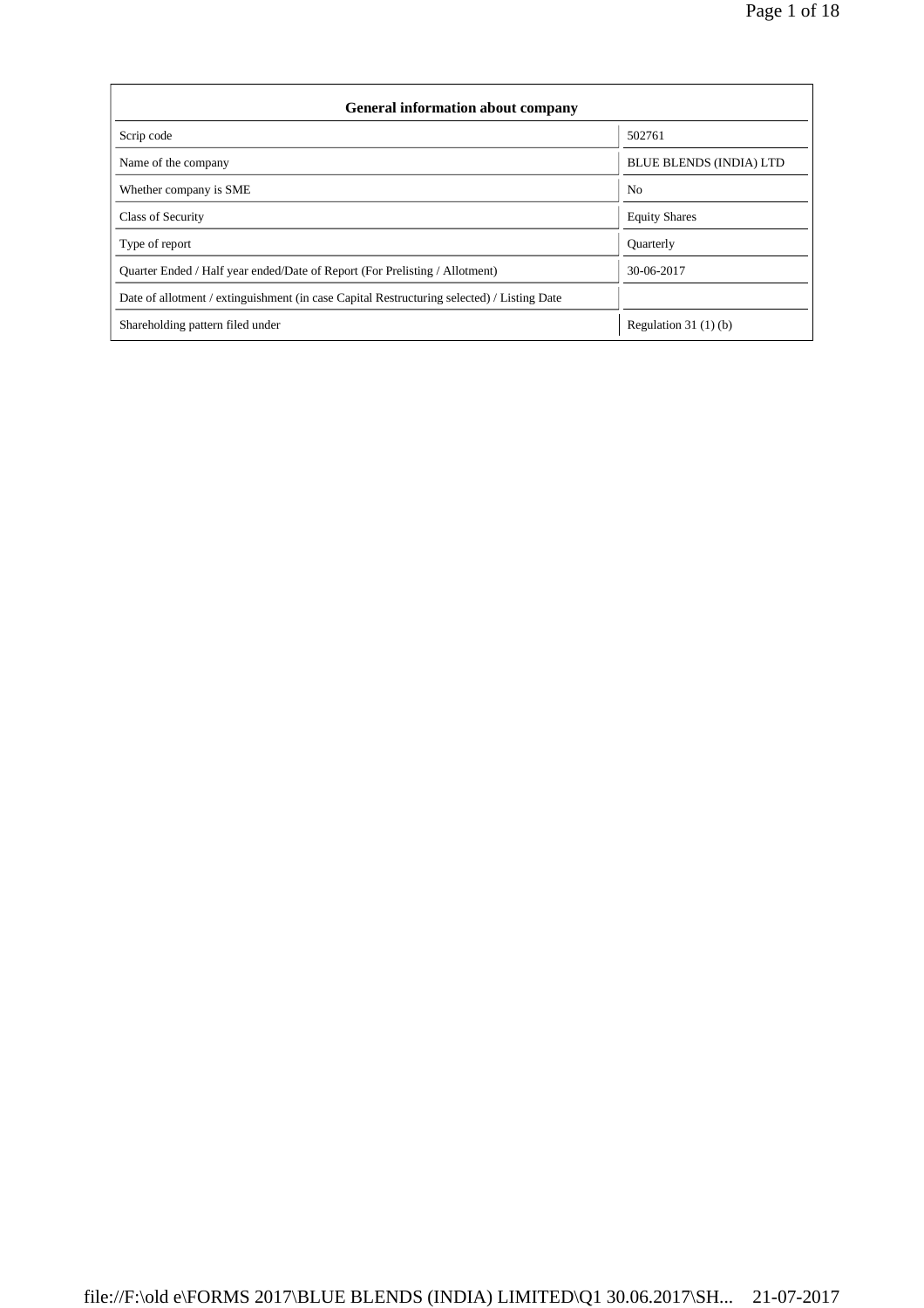| Sr. No. | <b>Particular</b>                                                                      | Yes/No         |
|---------|----------------------------------------------------------------------------------------|----------------|
|         | Whether the Listed Entity has issued any partly paid up shares?                        | N <sub>0</sub> |
|         | Whether the Listed Entity has issued any Convertible Securities?                       | Yes            |
|         | Whether the Listed Entity has issued any Warrants?                                     | N <sub>o</sub> |
|         | Whether the Listed Entity has any shares against which depository receipts are issued? | No.            |
|         | Whether the Listed Entity has any shares in locked-in?                                 | Yes            |
| 6       | Whether any shares held by promoters are pledge or otherwise encumbered?               | Yes            |
|         | Whether company has equity shares with differential voting rights?                     | No             |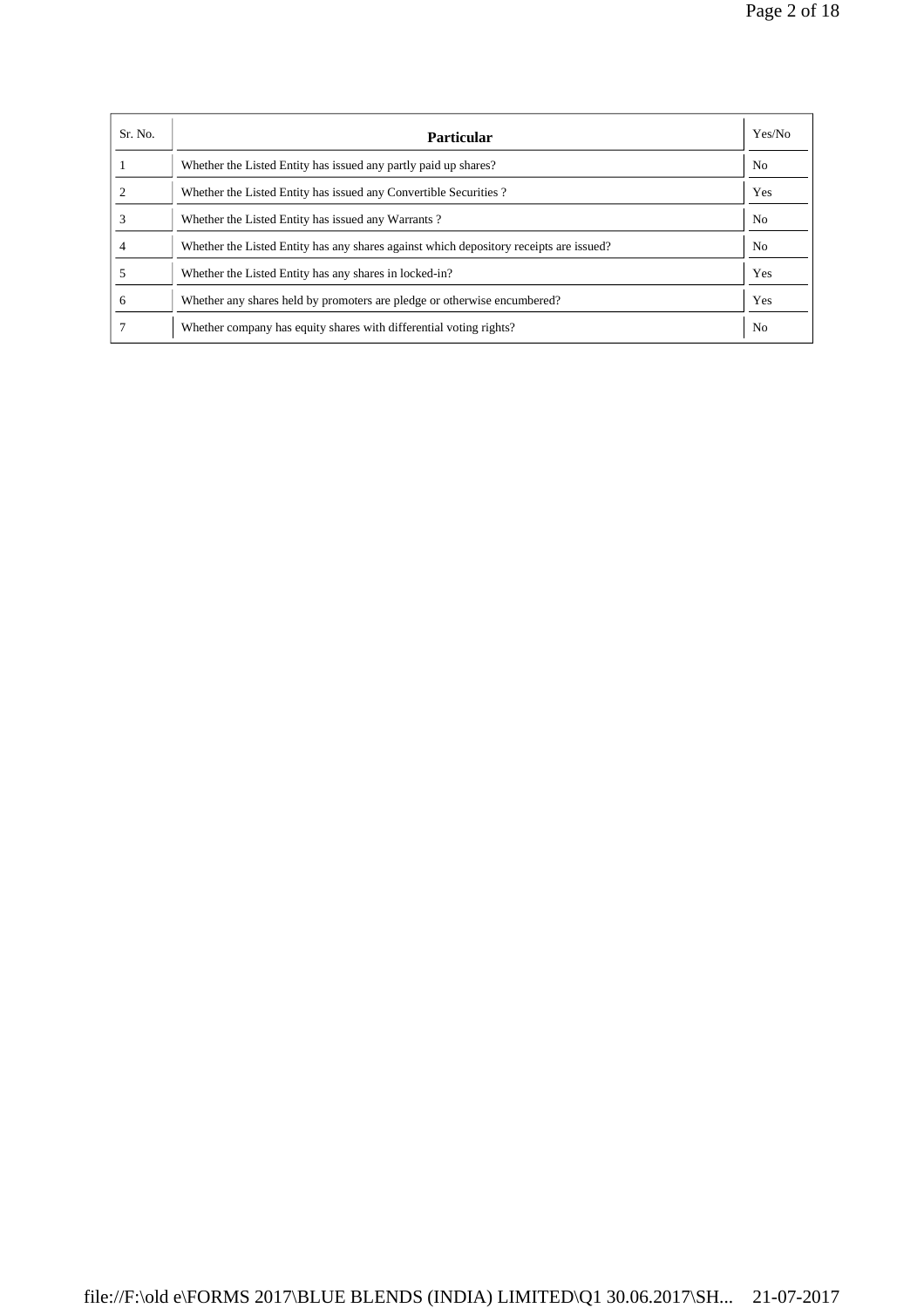|                 | Table I - Summary Statement holding of specified securities                                                                      |                                         |                                   |                       |                                              |                                           |                                                                              |                                                                  |  |          |       |
|-----------------|----------------------------------------------------------------------------------------------------------------------------------|-----------------------------------------|-----------------------------------|-----------------------|----------------------------------------------|-------------------------------------------|------------------------------------------------------------------------------|------------------------------------------------------------------|--|----------|-------|
| Category<br>(1) |                                                                                                                                  | Nos. Of<br>shareholders                 | No. of<br>fully paid<br>up equity | No.<br>Of             | No. Of<br>shares<br>underlying<br>Depository | Total nos.<br>shares<br>held<br>$(VII) =$ | Shareholding<br>as a % of<br>total no. of<br>shares<br>(calculated<br>as per | Number of Voting Rights held in each<br>class of securities (IX) |  |          |       |
|                 | Category<br>of<br>shareholder                                                                                                    |                                         |                                   | Partly<br>paid-<br>up |                                              |                                           |                                                                              | No of Voting (XIV) Rights                                        |  |          |       |
|                 | (III)<br>shares<br>equity<br>(II)<br>Receipts<br>SCRR.<br>$(IV)+(V)$<br>held $(IV)$<br>shares<br>(VI)<br>$+ (VI)$<br>held<br>(V) | 1957) (VIII)<br>As a % of<br>$(A+B+C2)$ | Class eg:<br>X                    | Class<br>eg:y         | Total                                        | Total as<br>a % of<br>$(A+B+C)$           |                                                                              |                                                                  |  |          |       |
| (A)             | Promoter<br>$\&$<br>Promoter<br>Group                                                                                            | $\overline{4}$                          | 12559470                          |                       |                                              | 12559470                                  | 60.99                                                                        | 12559470                                                         |  | 12559470 | 60.99 |
| (B)             | Public                                                                                                                           | 20360                                   | 8033318                           |                       |                                              | 8033318                                   | 39.01                                                                        | 8033318                                                          |  | 8033318  | 39.01 |
| (C)             | Non<br>Promoter-<br>Non Public                                                                                                   |                                         |                                   |                       |                                              |                                           |                                                                              |                                                                  |  |          |       |
| (C1)            | <b>Shares</b><br>underlying<br><b>DRs</b>                                                                                        |                                         |                                   |                       |                                              |                                           |                                                                              |                                                                  |  |          |       |
| (C2)            | Shares held<br>by<br>Employee<br><b>Trusts</b>                                                                                   |                                         |                                   |                       |                                              |                                           |                                                                              |                                                                  |  |          |       |
|                 | Total                                                                                                                            | 20364                                   | 20592788                          |                       |                                              | 20592788                                  | 100                                                                          | 20592788                                                         |  | 20592788 | 100   |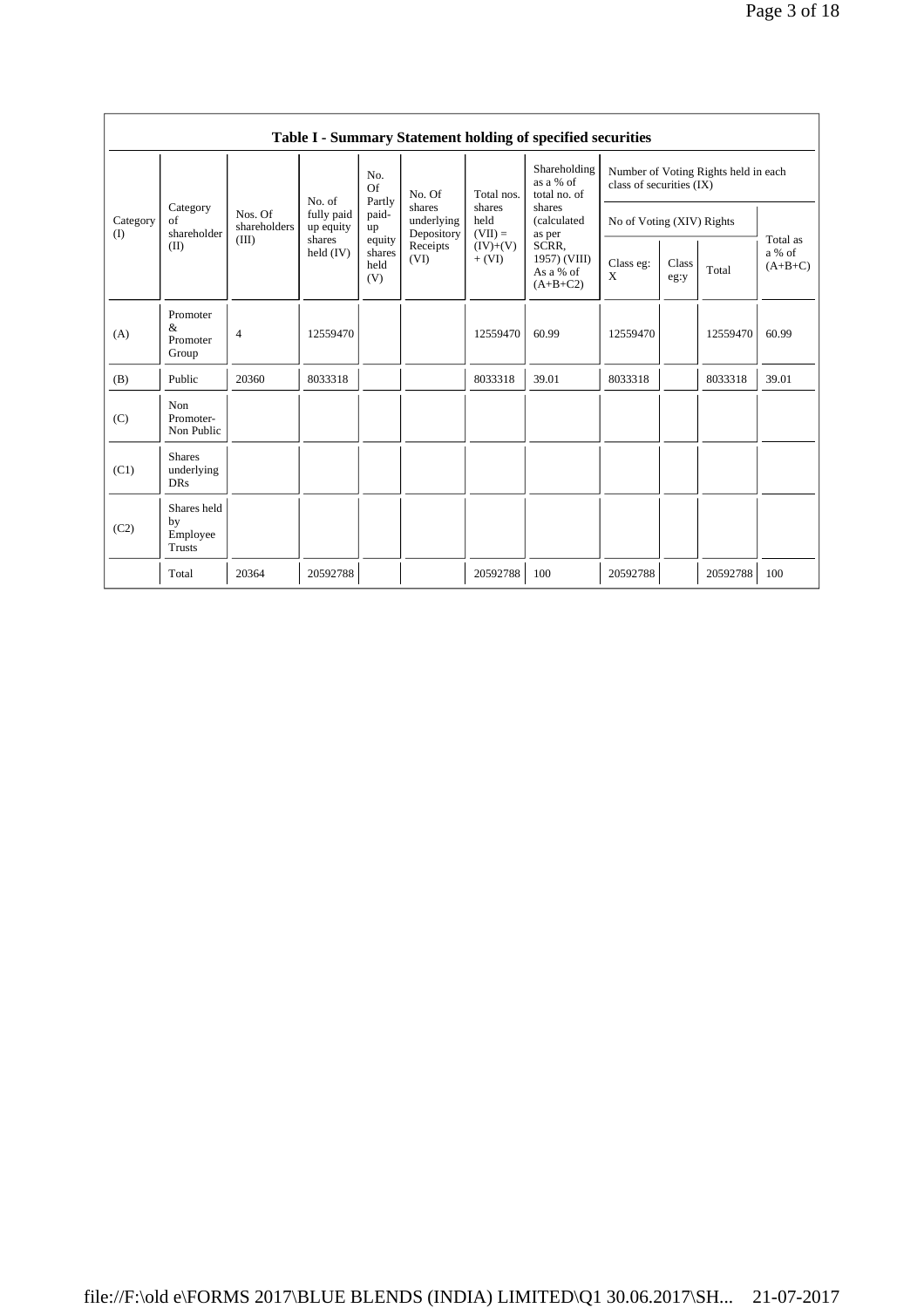|                 |                                                |                                                               |                                                  |                                                                   | Table I - Summary Statement holding of specified securities                                                                                                                                                 |                                        |                                                         |                                                                  |                                                         |                                                            |
|-----------------|------------------------------------------------|---------------------------------------------------------------|--------------------------------------------------|-------------------------------------------------------------------|-------------------------------------------------------------------------------------------------------------------------------------------------------------------------------------------------------------|----------------------------------------|---------------------------------------------------------|------------------------------------------------------------------|---------------------------------------------------------|------------------------------------------------------------|
|                 | Category                                       | No. Of<br><b>Shares</b>                                       | No. of<br><b>Shares</b>                          | No. Of<br><b>Shares</b><br>Underlying                             | Shareholding,<br>as a %<br>assuming full<br>conversion of<br>convertible<br>Outstanding<br>securities (as<br>a percentage<br>of diluted<br>share capital)<br>$(XI)=(VII)+$<br>$(X)$ As a % of<br>$(A+B+C2)$ | Number of<br>Locked in shares<br>(XII) |                                                         | Number of Shares<br>pledged or<br>otherwise<br>encumbered (XIII) |                                                         | Number of                                                  |
| Category<br>(I) | of<br>shareholder<br>(II)                      | Underlying<br>Outstanding<br>convertible<br>securities<br>(X) | Underlying<br>Outstanding<br>Warrants<br>$(X_i)$ | convertible<br>securities<br>and No. Of<br>Warrants<br>$(Xi)$ (a) |                                                                                                                                                                                                             | No. (a)                                | As a<br>$%$ of<br>total<br><b>Shares</b><br>held<br>(b) | No. (a)                                                          | As a<br>$%$ of<br>total<br><b>Shares</b><br>held<br>(b) | equity shares<br>held in<br>dematerialized<br>form $(XIV)$ |
| (A)             | Promoter<br>$\&$<br>Promoter<br>Group          | $\mathbf{0}$                                                  |                                                  | $\overline{0}$                                                    | 58.14                                                                                                                                                                                                       | $\overline{0}$                         | $\overline{0}$                                          | 11830000                                                         | 94.19                                                   | 12559470                                                   |
| (B)             | Public                                         | 1009082                                                       |                                                  | 1009082                                                           | 41.86                                                                                                                                                                                                       | 1183800                                | 14.74                                                   |                                                                  |                                                         | 5861299                                                    |
| (C)             | Non<br>Promoter-<br>Non Public                 |                                                               |                                                  |                                                                   |                                                                                                                                                                                                             |                                        |                                                         |                                                                  |                                                         |                                                            |
| (C1)            | <b>Shares</b><br>underlying<br><b>DRs</b>      |                                                               |                                                  |                                                                   |                                                                                                                                                                                                             |                                        |                                                         |                                                                  |                                                         |                                                            |
| (C2)            | Shares held<br>by<br>Employee<br><b>Trusts</b> |                                                               |                                                  |                                                                   |                                                                                                                                                                                                             |                                        |                                                         |                                                                  |                                                         |                                                            |
|                 | Total                                          | 1009082                                                       |                                                  | 1009082                                                           | 100                                                                                                                                                                                                         | 1183800                                | 5.75                                                    | 11830000                                                         | 57.45                                                   | 18420769                                                   |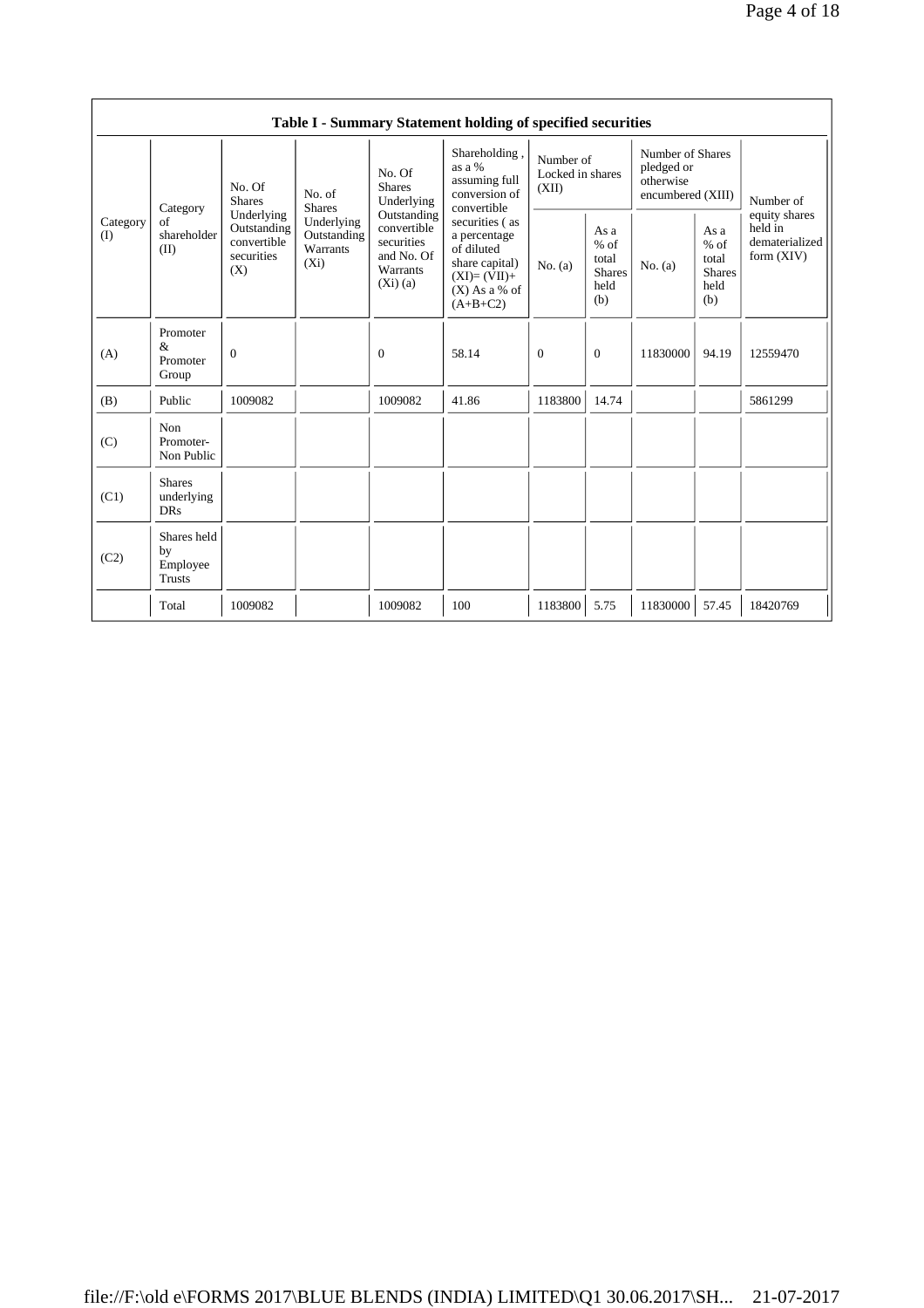|                                                                                                | Table II - Statement showing shareholding pattern of the Promoter and Promoter Group                                |                         |                         |                                 |                                    |                             |                                                  |                           |               |                                      |                                 |
|------------------------------------------------------------------------------------------------|---------------------------------------------------------------------------------------------------------------------|-------------------------|-------------------------|---------------------------------|------------------------------------|-----------------------------|--------------------------------------------------|---------------------------|---------------|--------------------------------------|---------------------------------|
|                                                                                                |                                                                                                                     |                         | No. of                  | No.<br><b>Of</b><br>Partly      | No. Of                             | Total nos.                  | Shareholding<br>as a % of<br>total no. of        | class of securities (IX)  |               | Number of Voting Rights held in each |                                 |
| Sr.                                                                                            | Category &<br>Name of the                                                                                           | Nos. Of<br>shareholders | fully paid<br>up equity | paid-<br>up                     | shares<br>underlying<br>Depository | shares<br>held<br>$(VII) =$ | shares<br>(calculated<br>as per                  | No of Voting (XIV) Rights |               |                                      | Total<br>as a %                 |
|                                                                                                | Shareholders (I)                                                                                                    | (III)                   | shares<br>held $(IV)$   | equity<br>shares<br>held<br>(V) | Receipts<br>(VI)                   | $(IV)+(V)$<br>$+ (VI)$      | SCRR,<br>1957) (VIII)<br>As a % of<br>$(A+B+C2)$ | Class eg:<br>X            | Class<br>eg:y | Total                                | of<br>Total<br>Voting<br>rights |
| A                                                                                              | Table II - Statement showing shareholding pattern of the Promoter and Promoter Group                                |                         |                         |                                 |                                    |                             |                                                  |                           |               |                                      |                                 |
| (1)                                                                                            | Indian                                                                                                              |                         |                         |                                 |                                    |                             |                                                  |                           |               |                                      |                                 |
| (a)                                                                                            | Individuals/Hindu<br>undivided Family                                                                               | 3                       | 11659470                |                                 |                                    | 11659470                    | 56.62                                            | 11659470                  |               | 11659470                             | 56.62                           |
| (d)                                                                                            | Any Other<br>(specify)                                                                                              | 1                       | 900000                  |                                 |                                    | 900000                      | 4.37                                             | 900000                    |               | 900000                               | 4.37                            |
| Sub-Total<br>(A)(1)                                                                            |                                                                                                                     | 4                       | 12559470                |                                 |                                    | 12559470                    | 60.99                                            | 12559470                  |               | 12559470                             | 60.99                           |
| (2)                                                                                            | Foreign                                                                                                             |                         |                         |                                 |                                    |                             |                                                  |                           |               |                                      |                                 |
| Total<br>Shareholding<br>of Promoter<br>and<br>Promoter<br>Group $(A)=$<br>$(A)(1)+(A)$<br>(2) |                                                                                                                     | $\overline{4}$          | 12559470                |                                 |                                    | 12559470                    | 60.99                                            | 12559470                  |               | 12559470                             | 60.99                           |
| B                                                                                              | Table III - Statement showing shareholding pattern of the Public shareholder                                        |                         |                         |                                 |                                    |                             |                                                  |                           |               |                                      |                                 |
| (1)                                                                                            | Institutions                                                                                                        |                         |                         |                                 |                                    |                             |                                                  |                           |               |                                      |                                 |
| (a)                                                                                            | <b>Mutual Funds</b>                                                                                                 | 3                       | 30799                   |                                 |                                    | 30799                       | 0.15                                             | 30799                     |               | 30799                                | 0.15                            |
| (f)                                                                                            | Financial<br>Institutions/<br><b>Banks</b>                                                                          | 14                      | 8898                    |                                 |                                    | 8898                        | 0.04                                             | 8898                      |               | 8898                                 | 0.04                            |
| (g)                                                                                            | Insurance<br>Companies                                                                                              | $\overline{c}$          | 306288                  |                                 |                                    | 306288                      | 1.49                                             | 306288                    |               | 306288                               | 1.49                            |
| Sub-Total<br>(B)(1)                                                                            |                                                                                                                     | 19                      | 345985                  |                                 |                                    | 345985                      | 1.68                                             | 345985                    |               | 345985                               | 1.68                            |
| (3)                                                                                            | Non-institutions                                                                                                    |                         |                         |                                 |                                    |                             |                                                  |                           |               |                                      |                                 |
| (a(i))                                                                                         | Individuals -<br>i.Individual<br>shareholders<br>holding nominal<br>share capital up<br>to Rs. 2 lakhs.             | 19839                   | 4200177                 |                                 |                                    | 4200177                     | 20.4                                             | 4200177                   |               | 4200177                              | 20.4                            |
| (a(ii))                                                                                        | Individuals - ii.<br>Individual<br>shareholders<br>holding nominal<br>share capital in<br>excess of Rs. 2<br>lakhs. | 23                      | 1427920                 |                                 |                                    | 1427920                     | 6.93                                             | 1427920                   |               | 1427920                              | 6.93                            |
| (e)                                                                                            | Any Other<br>(specify)                                                                                              | 479                     | 2059236                 |                                 |                                    | 2059236                     | 10                                               | 2059236                   |               | 2059236                              | 10                              |
| Sub-Total<br>(B)(3)                                                                            |                                                                                                                     | 20341                   | 7687333                 |                                 |                                    | 7687333                     | 37.33                                            | 7687333                   |               | 7687333                              | 37.33                           |
| <b>Total Public</b><br>Shareholding<br>$(B)=(B)(1)+$<br>$(B)(2)+(B)$<br>(3)                    |                                                                                                                     | 20360                   | 8033318                 |                                 |                                    | 8033318                     | 39.01                                            | 8033318                   |               | 8033318                              | 39.01                           |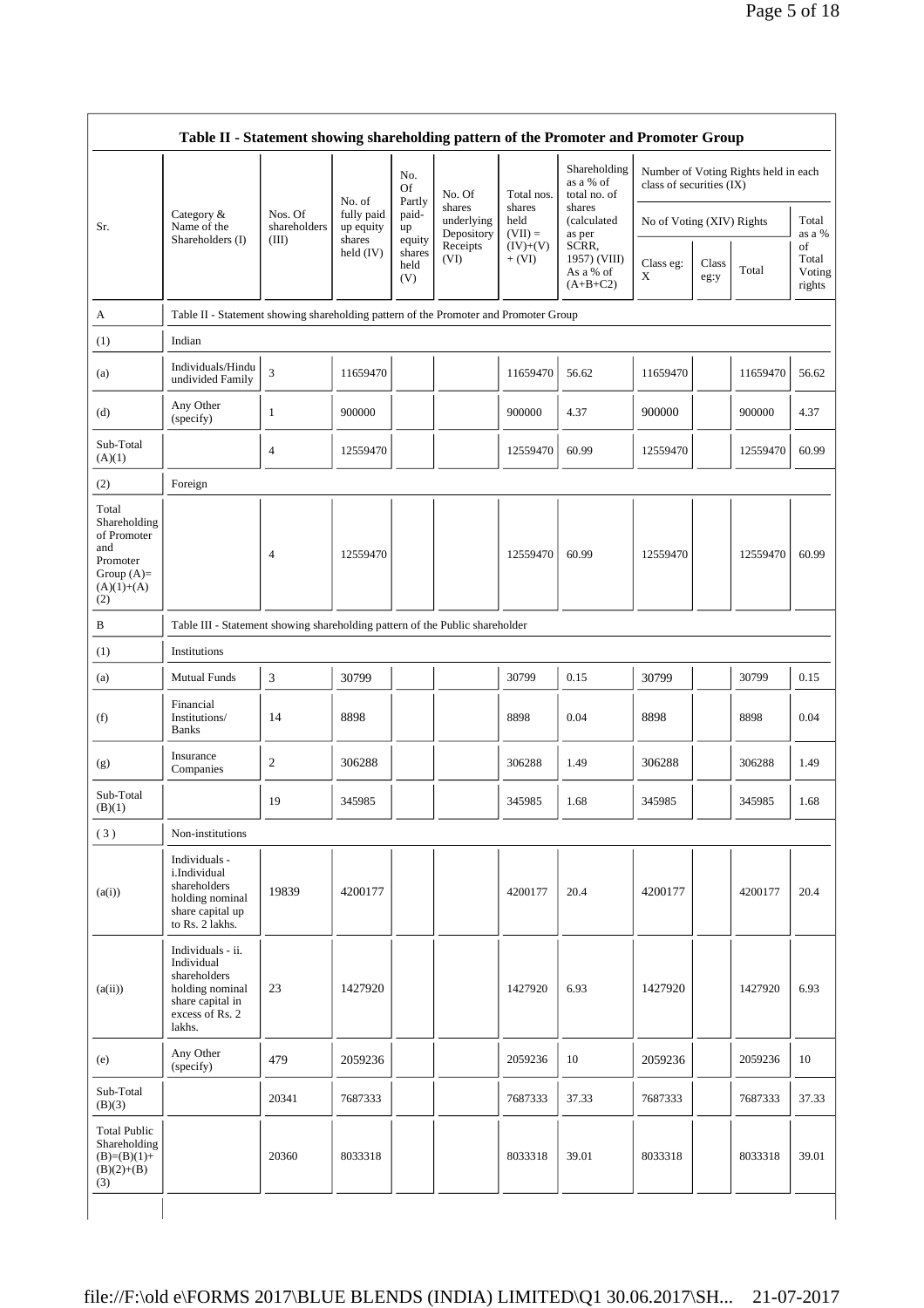| $\sqrt{ }$          |       | Table IV - Statement showing shareholding pattern of the Non Promoter- Non Public shareholder |          |     |          |          |     |
|---------------------|-------|-----------------------------------------------------------------------------------------------|----------|-----|----------|----------|-----|
| Total<br>$(A+B+C2)$ | 20364 | 20592788                                                                                      | 20592788 | 100 | 20592788 | 20592788 | 100 |
| Total<br>$(A+B+C)$  | 20364 | 20592788                                                                                      | 20592788 | 100 | 20592788 | 20592788 | 100 |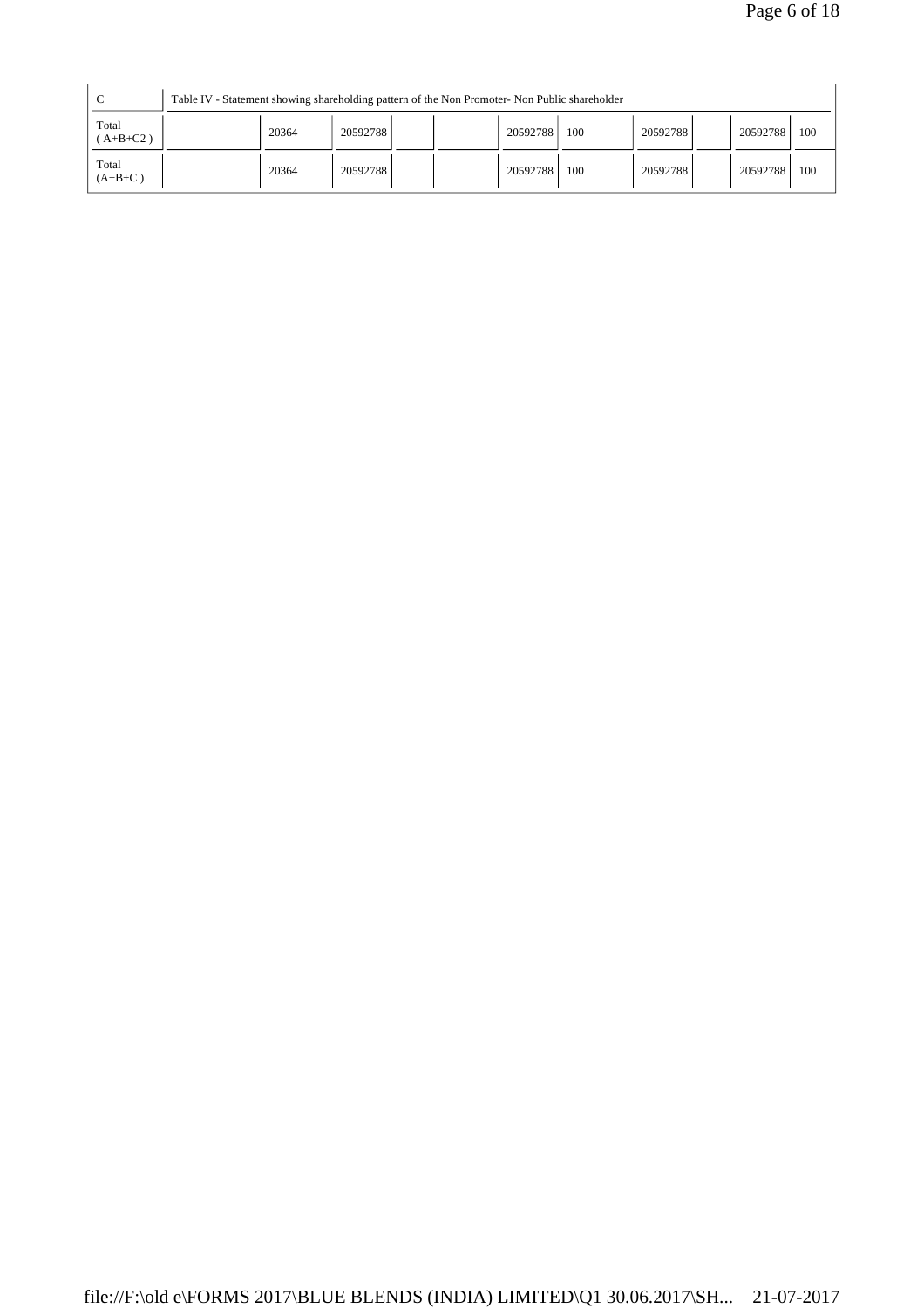|                                                                                             | Table II - Statement showing shareholding pattern of the Promoter and Promoter Group                              |                                                                                      |                                                                                                                  |                                                                                               |                                                         |                  |                                                                  |                                                          |                  |  |
|---------------------------------------------------------------------------------------------|-------------------------------------------------------------------------------------------------------------------|--------------------------------------------------------------------------------------|------------------------------------------------------------------------------------------------------------------|-----------------------------------------------------------------------------------------------|---------------------------------------------------------|------------------|------------------------------------------------------------------|----------------------------------------------------------|------------------|--|
|                                                                                             | No. Of<br><b>Shares</b>                                                                                           | No. of<br><b>Shares</b>                                                              | No. Of<br><b>Shares</b><br>Underlying                                                                            | Shareholding,<br>as a %<br>assuming full<br>conversion of<br>convertible                      | Number of<br>Locked in shares<br>(XII)                  |                  | Number of Shares<br>pledged or<br>otherwise<br>encumbered (XIII) |                                                          | Number of        |  |
| Sr.                                                                                         | Underlying<br>Underlying<br>Outstanding<br>Outstanding<br>convertible<br>Warrants<br>securities<br>$(X_i)$<br>(X) | Outstanding<br>convertible<br>securities<br>and No. Of<br>Warrants<br>$(Xi)$ (a)     | securities (as a<br>percentage of<br>diluted share<br>capital) $(XI)=$<br>$(VII)+(X)$ As a<br>% of<br>$(A+B+C2)$ | No. (a)                                                                                       | As a<br>$%$ of<br>total<br><b>Shares</b><br>held<br>(b) | No. (a)          | As a<br>$%$ of<br>total<br><b>Shares</b><br>held<br>(b)          | equity shares<br>held in<br>dematerialized<br>form (XIV) |                  |  |
| A                                                                                           |                                                                                                                   | Table II - Statement showing shareholding pattern of the Promoter and Promoter Group |                                                                                                                  |                                                                                               |                                                         |                  |                                                                  |                                                          |                  |  |
| (1)                                                                                         | Indian                                                                                                            |                                                                                      |                                                                                                                  |                                                                                               |                                                         |                  |                                                                  |                                                          |                  |  |
| (a)                                                                                         | $\mathbf{0}$                                                                                                      |                                                                                      | $\boldsymbol{0}$                                                                                                 | 53.97                                                                                         | $\mathbf{0}$                                            | $\mathbf{0}$     | 10930000                                                         | 93.74                                                    | 11659470         |  |
| (d)                                                                                         | $\mathbf{0}$                                                                                                      |                                                                                      | $\boldsymbol{0}$                                                                                                 | 4.17                                                                                          | $\boldsymbol{0}$                                        | $\mathbf{0}$     | 900000                                                           | 100                                                      | 900000           |  |
| Sub-Total<br>(A)(1)                                                                         | $\Omega$                                                                                                          |                                                                                      | $\boldsymbol{0}$                                                                                                 | 58.14                                                                                         | $\boldsymbol{0}$                                        | $\mathbf{0}$     | 11830000                                                         | 94.19                                                    | 12559470         |  |
| (2)                                                                                         | Foreign                                                                                                           |                                                                                      |                                                                                                                  |                                                                                               |                                                         |                  |                                                                  |                                                          |                  |  |
| Total<br>Shareholding<br>of Promoter<br>and Promoter<br>Group $(A)=$<br>$(A)(1)+(A)$<br>(2) | $\mathbf{0}$                                                                                                      |                                                                                      | $\mathbf{0}$                                                                                                     | 58.14                                                                                         | $\mathbf{0}$                                            | $\theta$         | 11830000                                                         | 94.19                                                    | 12559470         |  |
| B                                                                                           |                                                                                                                   |                                                                                      |                                                                                                                  | Table III - Statement showing shareholding pattern of the Public shareholder                  |                                                         |                  |                                                                  |                                                          |                  |  |
| (1)                                                                                         | Institutions                                                                                                      |                                                                                      |                                                                                                                  |                                                                                               |                                                         |                  |                                                                  |                                                          |                  |  |
| (a)                                                                                         | $\boldsymbol{0}$                                                                                                  |                                                                                      | $\boldsymbol{0}$                                                                                                 | 0.14                                                                                          | $\boldsymbol{0}$                                        | $\boldsymbol{0}$ |                                                                  |                                                          | $\boldsymbol{0}$ |  |
| (f)                                                                                         | $\boldsymbol{0}$                                                                                                  |                                                                                      | $\boldsymbol{0}$                                                                                                 | 0.04                                                                                          | $\boldsymbol{0}$                                        | $\boldsymbol{0}$ |                                                                  |                                                          | $\overline{0}$   |  |
| (g)                                                                                         | $\boldsymbol{0}$                                                                                                  |                                                                                      | $\boldsymbol{0}$                                                                                                 | 1.42                                                                                          | $\boldsymbol{0}$                                        | $\boldsymbol{0}$ |                                                                  |                                                          | 306188           |  |
| Sub-Total<br>(B)(1)                                                                         | $\mathbf{0}$                                                                                                      |                                                                                      | $\boldsymbol{0}$                                                                                                 | 1.6                                                                                           | $\mathbf{0}$                                            | $\boldsymbol{0}$ |                                                                  |                                                          | 306188           |  |
| (3)                                                                                         | Non-institutions                                                                                                  |                                                                                      |                                                                                                                  |                                                                                               |                                                         |                  |                                                                  |                                                          |                  |  |
| (a(i))                                                                                      | $\mathbf{0}$                                                                                                      |                                                                                      | $\boldsymbol{0}$                                                                                                 | 19.44                                                                                         | 513800                                                  | 12.23            |                                                                  |                                                          | 2165279          |  |
| (a(ii))                                                                                     | $\boldsymbol{0}$                                                                                                  |                                                                                      | $\boldsymbol{0}$                                                                                                 | 6.61                                                                                          | 620000                                                  | 43.42            |                                                                  |                                                          | 1362370          |  |
| (e)                                                                                         | 1009082                                                                                                           |                                                                                      | 1009082                                                                                                          | 14.2                                                                                          | 50000                                                   | 2.43             |                                                                  |                                                          | 2027462          |  |
| Sub-Total<br>(B)(3)                                                                         | 1009082                                                                                                           |                                                                                      | 1009082                                                                                                          | 40.26                                                                                         | 1183800                                                 | 15.4             |                                                                  |                                                          | 5555111          |  |
| <b>Total Public</b><br>Shareholding<br>$(B)=(B)(1)+$<br>$(B)(2)+(B)$<br>(3)                 | 1009082                                                                                                           |                                                                                      | 1009082                                                                                                          | 41.86                                                                                         | 1183800                                                 | 14.74            |                                                                  |                                                          | 5861299          |  |
| ${\bf C}$                                                                                   |                                                                                                                   |                                                                                      |                                                                                                                  | Table IV - Statement showing shareholding pattern of the Non Promoter- Non Public shareholder |                                                         |                  |                                                                  |                                                          |                  |  |
| Total<br>$(A+B+C2)$                                                                         | 1009082                                                                                                           |                                                                                      | 1009082                                                                                                          | 100                                                                                           | 1183800                                                 | 5.75             |                                                                  |                                                          | 18420769         |  |
| Total<br>$(A+B+C)$                                                                          | 1009082                                                                                                           |                                                                                      | 1009082                                                                                                          | 100                                                                                           | 1183800                                                 | 5.75             | 11830000                                                         | 57.45                                                    | 18420769         |  |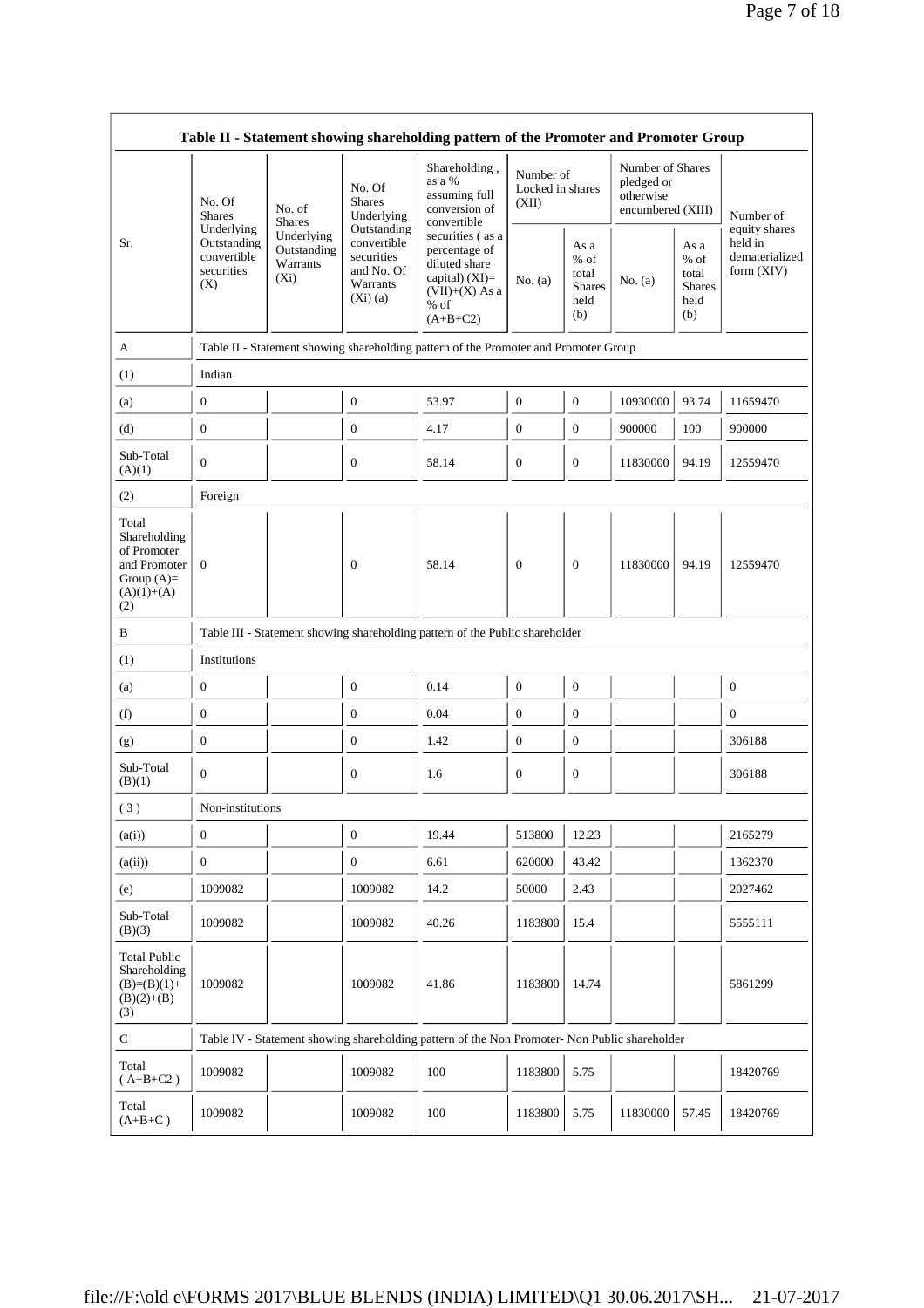| Individuals/Hindu undivided Family                                                                                                                                                           |                                                               |                  |                   |                       |  |  |  |
|----------------------------------------------------------------------------------------------------------------------------------------------------------------------------------------------|---------------------------------------------------------------|------------------|-------------------|-----------------------|--|--|--|
| Searial No.                                                                                                                                                                                  | $\mathbf{1}$                                                  | $\overline{c}$   | 3                 |                       |  |  |  |
| Name of the<br>Shareholders (I)                                                                                                                                                              | <b>INDU ANAND ARYA</b>                                        | AMAN ANAND ARYA  | <b>ANAND ARYA</b> | Click here to go back |  |  |  |
| PAN(II)                                                                                                                                                                                      | AAIPA1562F                                                    | AIPPA0705R       | AAAPA8011H        | Total                 |  |  |  |
| No. of fully paid<br>up equity shares<br>held $(IV)$                                                                                                                                         | 1501114                                                       | 1400000          | 8758356           | 11659470              |  |  |  |
| No. Of Partly paid-<br>up equity shares<br>held(V)                                                                                                                                           |                                                               |                  |                   |                       |  |  |  |
| No. Of shares<br>underlying<br>Depository<br>Receipts (VI)                                                                                                                                   |                                                               |                  |                   |                       |  |  |  |
| Total nos. shares<br>held $(VII) = (IV) +$<br>$(V)+(VI)$                                                                                                                                     | 1501114                                                       | 1400000          | 8758356           | 11659470              |  |  |  |
| Shareholding as a<br>% of total no. of<br>shares (calculated<br>as per SCRR,<br>1957) (VIII) As a<br>% of $(A+B+C2)$                                                                         | 7.29                                                          | 6.8              | 42.53             | 56.62                 |  |  |  |
|                                                                                                                                                                                              | Number of Voting Rights held in each class of securities (IX) |                  |                   |                       |  |  |  |
| Class eg:X                                                                                                                                                                                   | 1501114                                                       | 1400000          | 8758356           | 11659470              |  |  |  |
| Class eg:y                                                                                                                                                                                   |                                                               |                  |                   |                       |  |  |  |
| Total                                                                                                                                                                                        | 1501114                                                       | 1400000          | 8758356           | 11659470              |  |  |  |
| Total as a % of<br><b>Total Voting rights</b>                                                                                                                                                | 7.29                                                          | 6.8              | 42.53             | 56.62                 |  |  |  |
| No. Of Shares<br>Underlying<br>Outstanding<br>convertible<br>securities $(X)$                                                                                                                | $\mathbf{0}$                                                  | $\mathbf{0}$     | $\mathbf{0}$      | $\mathbf{0}$          |  |  |  |
| No. of Shares<br>Underlying<br>Outstanding<br>Warrants $(X_i)$                                                                                                                               |                                                               |                  |                   |                       |  |  |  |
| No. Of Shares<br>Underlying<br>Outstanding<br>convertible<br>securities and No.<br>Of Warrants (Xi)<br>(a)                                                                                   | $\boldsymbol{0}$                                              | $\mathbf{0}$     | $\boldsymbol{0}$  | $\boldsymbol{0}$      |  |  |  |
| Shareholding, as a<br>% assuming full<br>conversion of<br>convertible<br>securities (as a<br>percentage of<br>diluted share<br>capital) $(XI) = (VII)$<br>$+(Xi)(a)$ As a % of<br>$(A+B+C2)$ | 6.95                                                          | 6.48             | 40.54             | 53.97                 |  |  |  |
| Number of Locked in shares (XII)                                                                                                                                                             |                                                               |                  |                   |                       |  |  |  |
| No. (a)                                                                                                                                                                                      | $\boldsymbol{0}$                                              | $\boldsymbol{0}$ | $\boldsymbol{0}$  | $\boldsymbol{0}$      |  |  |  |
| As a % of total<br>Shares held (b)                                                                                                                                                           | $\boldsymbol{0}$                                              | $\mathbf{0}$     | $\boldsymbol{0}$  | $\boldsymbol{0}$      |  |  |  |
|                                                                                                                                                                                              | Number of Shares pledged or otherwise encumbered (XIII)       |                  |                   |                       |  |  |  |
|                                                                                                                                                                                              |                                                               |                  |                   |                       |  |  |  |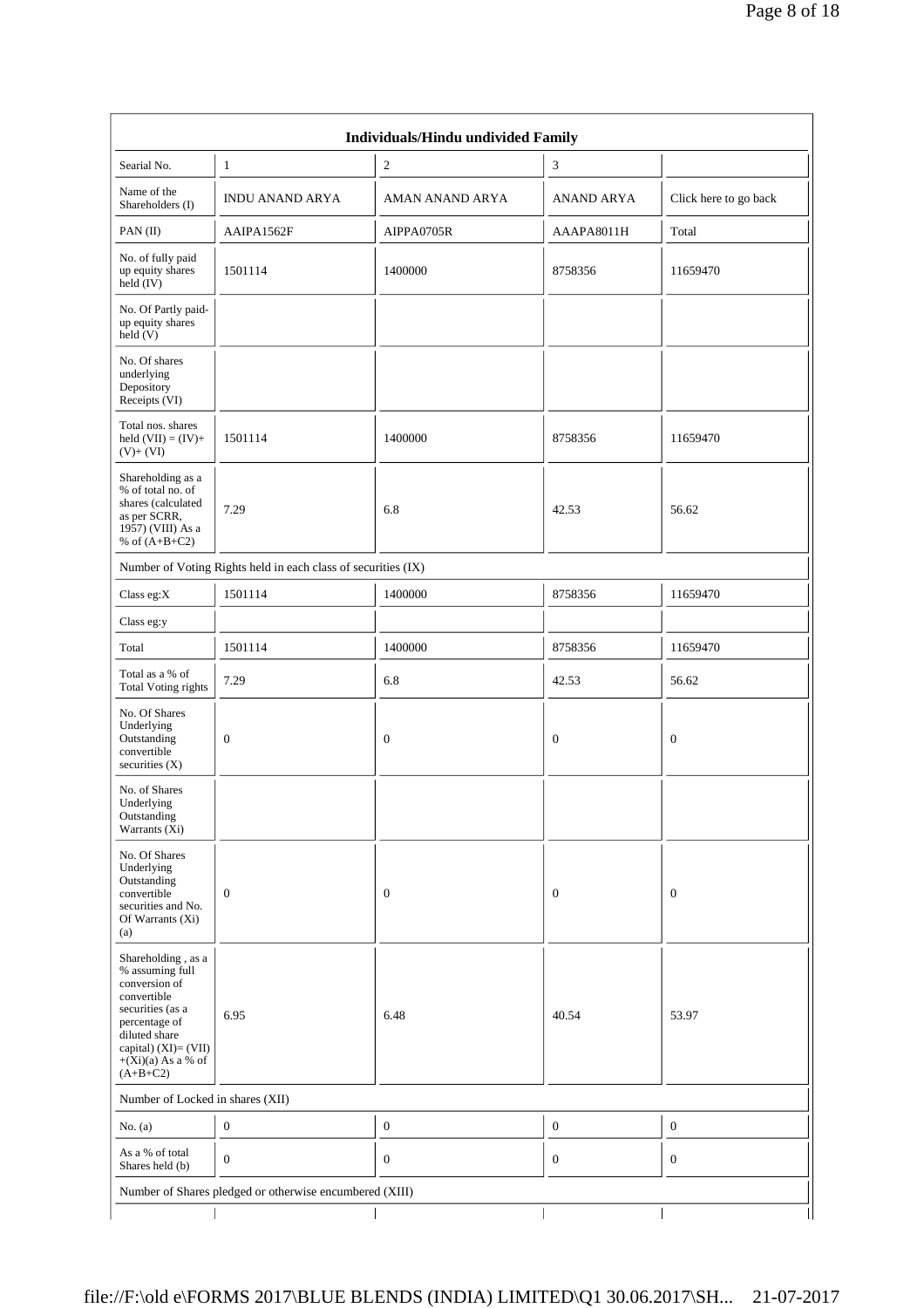| No. $(a)$                                                            | 1450000                      | 1400000 | 8080000 | 10930000 |  |  |  |
|----------------------------------------------------------------------|------------------------------|---------|---------|----------|--|--|--|
| As a % of total<br>Shares held (b)                                   | 96.59                        | 100     | 92.25   | 93.74    |  |  |  |
| Number of equity<br>shares held in<br>dematerialized<br>form $(XIV)$ | 1501114                      | 1400000 | 8758356 | 11659470 |  |  |  |
|                                                                      | Reason for not providing PAN |         |         |          |  |  |  |
| Reason for not<br>providing PAN                                      |                              |         |         |          |  |  |  |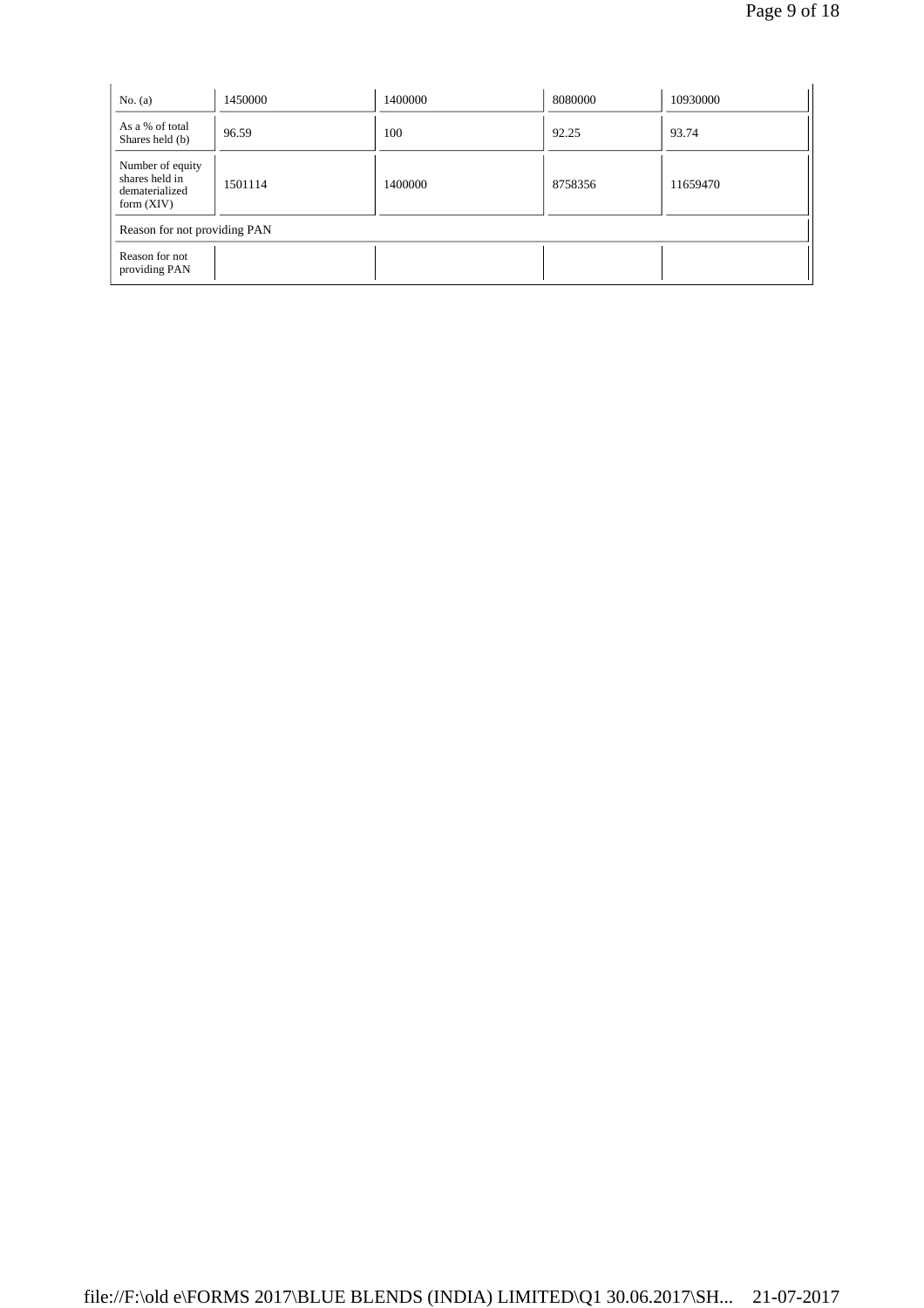| Any Other (specify)                                                                                                                                                                   |                                                               |                       |  |  |  |  |  |
|---------------------------------------------------------------------------------------------------------------------------------------------------------------------------------------|---------------------------------------------------------------|-----------------------|--|--|--|--|--|
| Searial No.                                                                                                                                                                           | $\mathbf{1}$                                                  |                       |  |  |  |  |  |
| Category                                                                                                                                                                              | <b>Bodies Corporate</b>                                       | Click here to go back |  |  |  |  |  |
| Name of the<br>Shareholders (I)                                                                                                                                                       | CRESSIDA TRADERS PRIVATE LIMITED                              |                       |  |  |  |  |  |
| PAN(II)                                                                                                                                                                               | AAACC2388J                                                    | Total                 |  |  |  |  |  |
| No. of the<br>Shareholders (I)                                                                                                                                                        | 1                                                             | 1                     |  |  |  |  |  |
| No. of fully paid<br>up equity shares<br>held (IV)                                                                                                                                    | 900000                                                        | 900000                |  |  |  |  |  |
| No. Of Partly paid-<br>up equity shares<br>held (V)                                                                                                                                   |                                                               |                       |  |  |  |  |  |
| No. Of shares<br>underlying<br>Depository<br>Receipts (VI)                                                                                                                            |                                                               |                       |  |  |  |  |  |
| Total nos. shares<br>held $(VII) = (IV) +$<br>$(V) + (VI)$                                                                                                                            | 900000                                                        | 900000                |  |  |  |  |  |
| Shareholding as a<br>% of total no. of<br>shares (calculated<br>as per SCRR,<br>1957) (VIII) As a<br>% of $(A+B+C2)$                                                                  | 4.37                                                          | 4.37                  |  |  |  |  |  |
|                                                                                                                                                                                       | Number of Voting Rights held in each class of securities (IX) |                       |  |  |  |  |  |
| Class eg: X                                                                                                                                                                           | 900000                                                        | 900000                |  |  |  |  |  |
| Class eg:y                                                                                                                                                                            |                                                               |                       |  |  |  |  |  |
| Total                                                                                                                                                                                 | 900000                                                        | 900000                |  |  |  |  |  |
| Total as a % of<br>Total Voting rights                                                                                                                                                | 4.37                                                          | 4.37                  |  |  |  |  |  |
| No. Of Shares<br>Underlying<br>Outstanding<br>convertible<br>securities (X)                                                                                                           | $\boldsymbol{0}$                                              | 0                     |  |  |  |  |  |
| No. of Shares<br>Underlying<br>Outstanding<br>Warrants (Xi)                                                                                                                           |                                                               |                       |  |  |  |  |  |
| No. Of Shares<br>Underlying<br>Outstanding<br>convertible<br>securities and No.<br>Of Warrants (Xi)<br>(a)                                                                            | $\boldsymbol{0}$                                              | $\mathbf{0}$          |  |  |  |  |  |
| Shareholding, as a<br>% assuming full<br>conversion of<br>convertible<br>securities (as a<br>percentage of<br>diluted share<br>capital) (XI)= (VII)<br>$+(X)$ As a % of<br>$(A+B+C2)$ | 4.17                                                          | 4.17                  |  |  |  |  |  |
| Number of Locked in shares (XII)                                                                                                                                                      |                                                               |                       |  |  |  |  |  |
| No. $(a)$                                                                                                                                                                             | $\boldsymbol{0}$                                              | $\boldsymbol{0}$      |  |  |  |  |  |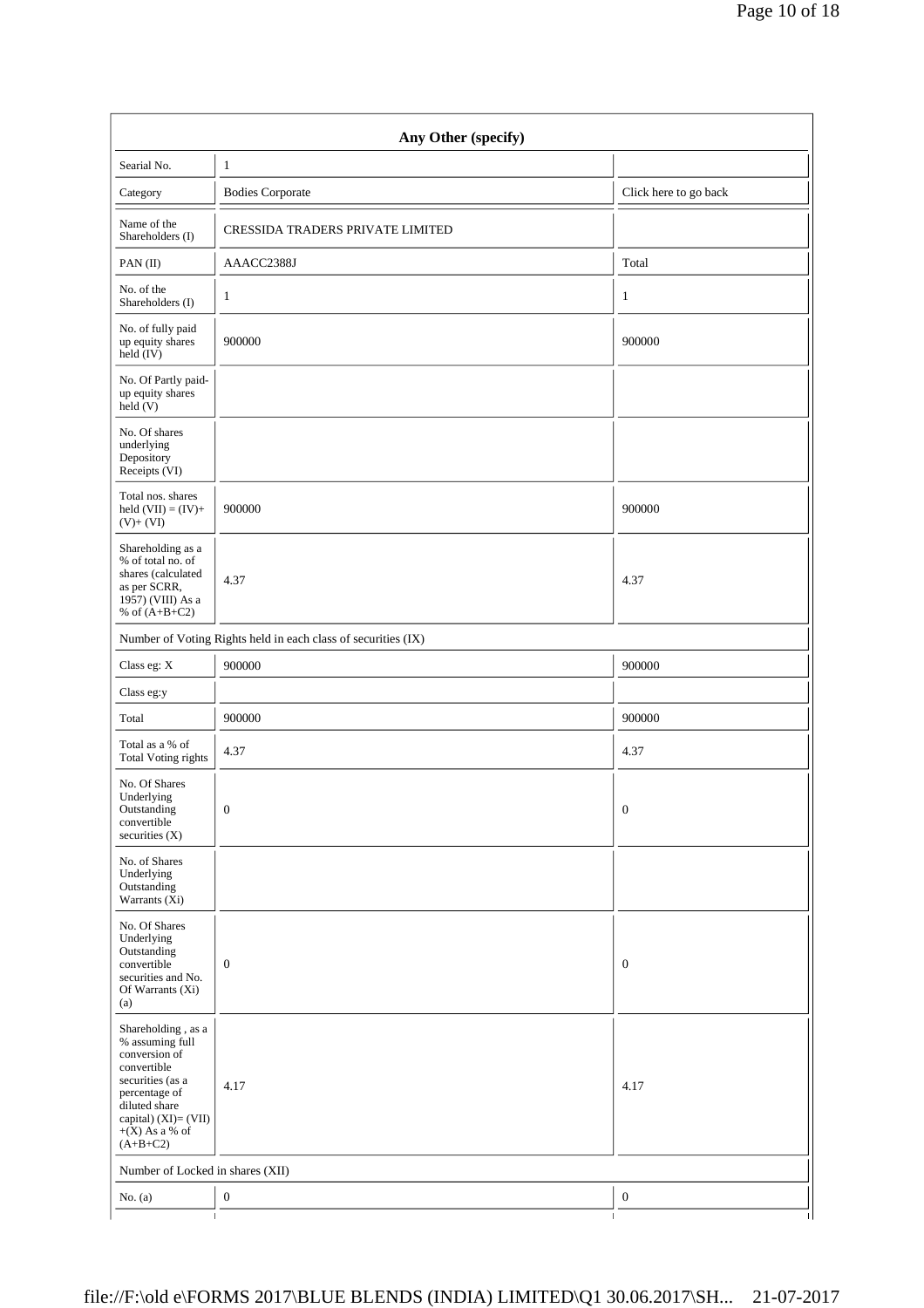| As a % of total<br>Shares held (b)                                   | $\overline{0}$ | $\overline{0}$ |  |  |  |  |  |
|----------------------------------------------------------------------|----------------|----------------|--|--|--|--|--|
| Number of Shares pledged or otherwise encumbered (XIII)              |                |                |  |  |  |  |  |
| No. $(a)$                                                            | 900000         | 900000         |  |  |  |  |  |
| As a % of total<br>Shares held (b)                                   | 100            | 100            |  |  |  |  |  |
| Number of equity<br>shares held in<br>dematerialized<br>form $(XIV)$ | 900000         | 900000         |  |  |  |  |  |
| Reason for not<br>providing PAN                                      |                |                |  |  |  |  |  |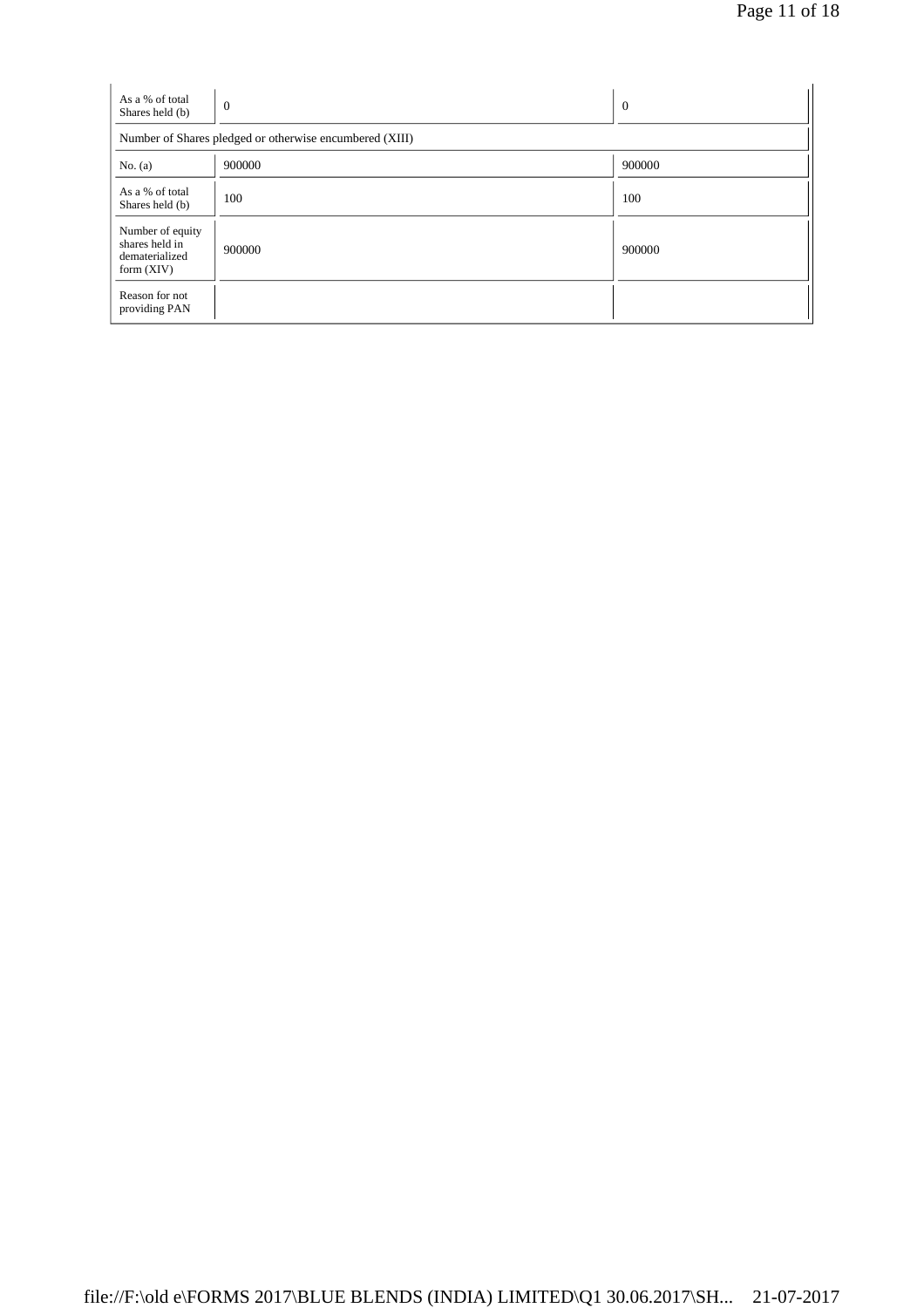| <b>Insurance Companies</b>                                                                                                                                                               |                                                               |                       |  |  |  |  |
|------------------------------------------------------------------------------------------------------------------------------------------------------------------------------------------|---------------------------------------------------------------|-----------------------|--|--|--|--|
| Searial No.                                                                                                                                                                              | $\mathbf{1}$                                                  |                       |  |  |  |  |
| Name of the<br>Shareholders (I)                                                                                                                                                          | LIFE INSURANCE CORPORATION OF INDIA                           | Click here to go back |  |  |  |  |
| PAN(II)                                                                                                                                                                                  | AAACL0582H                                                    | Total                 |  |  |  |  |
| No. of fully paid<br>up equity shares<br>$held$ (IV)                                                                                                                                     | 306188                                                        | 306188                |  |  |  |  |
| No. Of Partly paid-<br>up equity shares<br>held(V)                                                                                                                                       |                                                               |                       |  |  |  |  |
| No. Of shares<br>underlying<br>Depository<br>Receipts (VI)                                                                                                                               |                                                               |                       |  |  |  |  |
| Total nos. shares<br>held $(VII) = (IV) +$<br>$(V) + (VI)$                                                                                                                               | 306188                                                        | 306188                |  |  |  |  |
| Shareholding as a<br>% of total no. of<br>shares (calculated<br>as per SCRR,<br>1957) (VIII) As a<br>% of $(A+B+C2)$                                                                     | 1.49                                                          | 1.49                  |  |  |  |  |
|                                                                                                                                                                                          | Number of Voting Rights held in each class of securities (IX) |                       |  |  |  |  |
| Class eg: X                                                                                                                                                                              | 306188                                                        | 306188                |  |  |  |  |
| Class eg:y                                                                                                                                                                               |                                                               |                       |  |  |  |  |
| Total                                                                                                                                                                                    | 306188                                                        | 306188                |  |  |  |  |
| Total as a % of<br><b>Total Voting rights</b>                                                                                                                                            | 1.49                                                          | 1.49                  |  |  |  |  |
| No. Of Shares<br>Underlying<br>Outstanding<br>convertible<br>securities (X)                                                                                                              | $\boldsymbol{0}$                                              | $\mathbf{0}$          |  |  |  |  |
| No. of Shares<br>Underlying<br>Outstanding<br>Warrants (Xi)                                                                                                                              |                                                               |                       |  |  |  |  |
| No. Of Shares<br>Underlying<br>Outstanding<br>convertible<br>securities and No.<br>Of Warrants (Xi)<br>(a)                                                                               | $\boldsymbol{0}$                                              | $\mathbf{0}$          |  |  |  |  |
| Shareholding, as a<br>% assuming full<br>conversion of<br>convertible<br>securities (as a<br>percentage of<br>diluted share<br>capital) $(XI) = (VII)$<br>$+(X)$ As a % of<br>$(A+B+C2)$ | 1.42                                                          | 1.42                  |  |  |  |  |
| Number of Locked in shares (XII)                                                                                                                                                         |                                                               |                       |  |  |  |  |
| No. $(a)$                                                                                                                                                                                | $\boldsymbol{0}$                                              | $\boldsymbol{0}$      |  |  |  |  |
| As a % of total<br>Shares held (b)                                                                                                                                                       | $\mathbf{0}$                                                  | $\mathbf{0}$          |  |  |  |  |
| Number of equity<br>shares held in                                                                                                                                                       |                                                               |                       |  |  |  |  |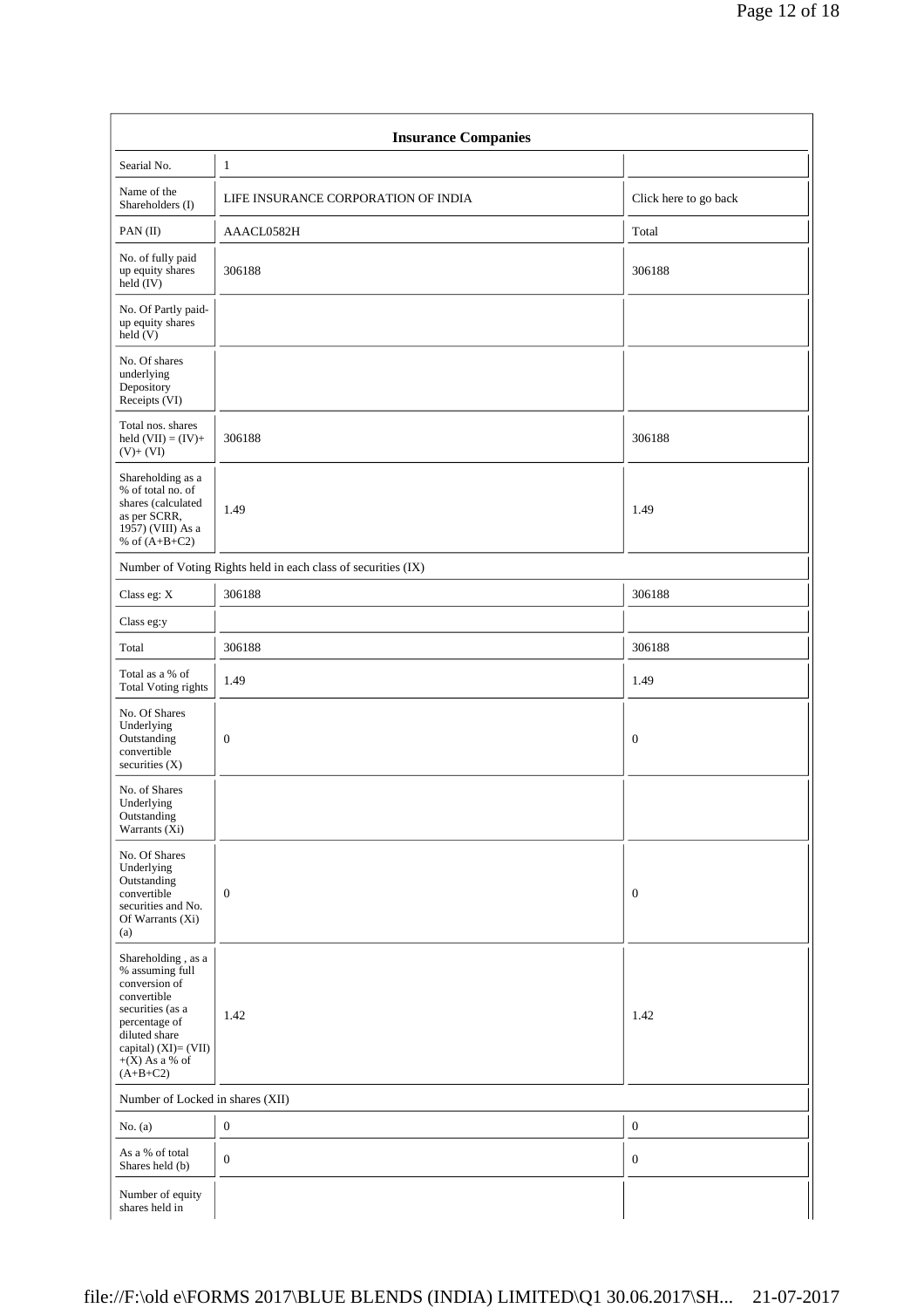| dematerialized<br>form $(XIV)$  | 306188 | 306188 |
|---------------------------------|--------|--------|
| Reason for not providing PAN    |        |        |
| Reason for not<br>providing PAN |        |        |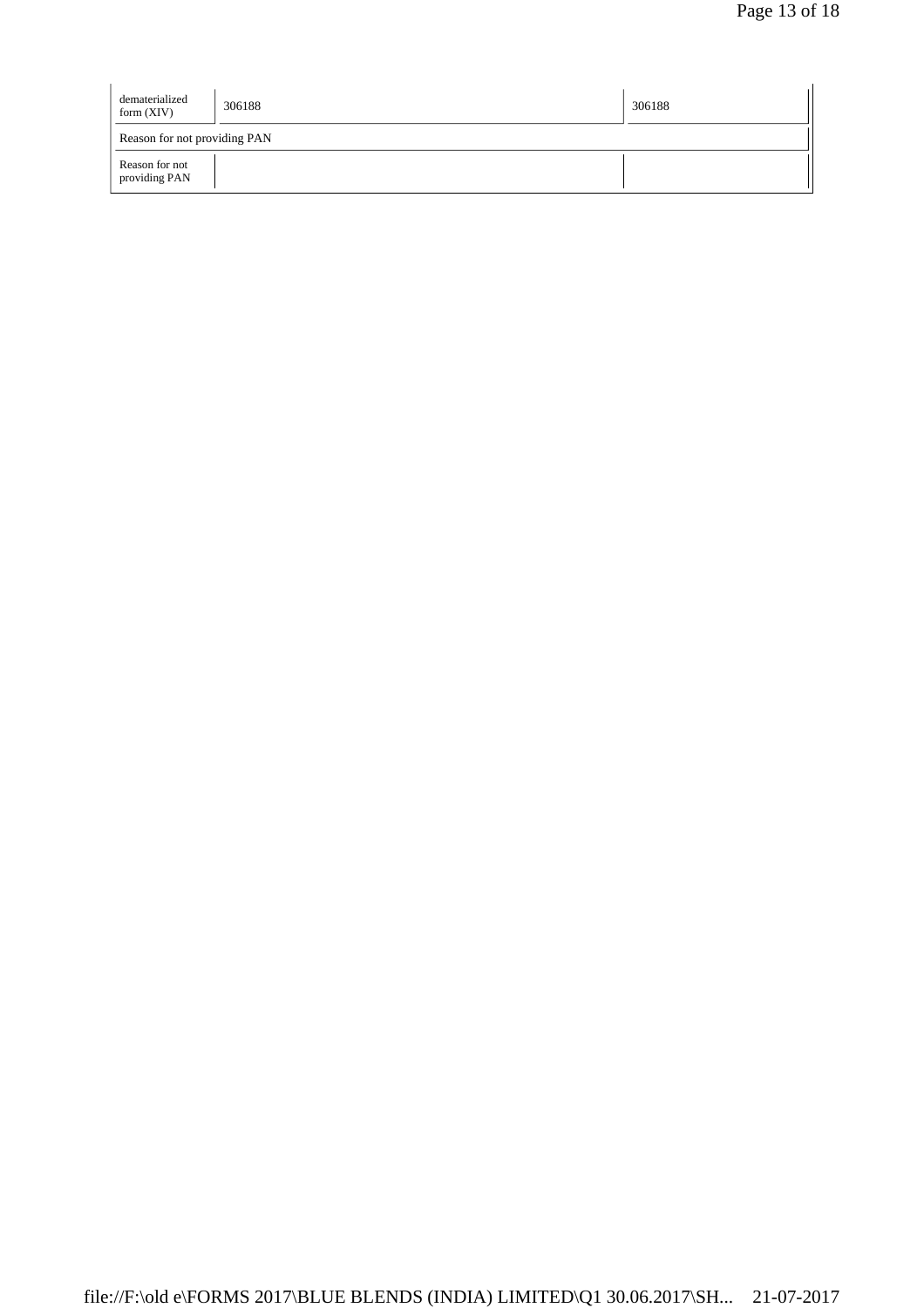|                                                                                                                                                                            |                 |                       |                  | Any Other (specify) |                     |                            |                                           |
|----------------------------------------------------------------------------------------------------------------------------------------------------------------------------|-----------------|-----------------------|------------------|---------------------|---------------------|----------------------------|-------------------------------------------|
| Searial No.                                                                                                                                                                | $\mathbf{1}$    | $\overline{c}$        | 3                | $\overline{4}$      | 5                   | 6                          | 7                                         |
| Category                                                                                                                                                                   | $NRI-$<br>Repat | $NRI - Non-$<br>Repat | <b>Trusts</b>    | <b>HUF</b>          | Clearing<br>Members | <b>Bodies</b><br>Corporate | <b>Bodies Corporate</b>                   |
| Category / More<br>than 1 percentage                                                                                                                                       | Category        | Category              | Category         | Category            | Category            | Category                   | More than 1 percentage of<br>shareholding |
| Name of the<br>Shareholders (I)                                                                                                                                            |                 |                       |                  |                     |                     |                            | <b>CNI RESEARCH</b><br><b>LIMITED</b>     |
| PAN(II)                                                                                                                                                                    |                 |                       |                  |                     |                     |                            | AACCC2842H                                |
| No. of the<br>Shareholders (I)                                                                                                                                             | 27              | 4                     | $\mathbf{1}$     | 79                  | 189                 | 179                        | $\mathbf{1}$                              |
| No. of fully paid<br>up equity shares<br>$held$ (IV)                                                                                                                       | 23420           | 16650                 | 80               | 162421              | 890777              | 965888                     | 533781                                    |
| No. Of Partly paid-<br>up equity shares<br>held(V)                                                                                                                         |                 |                       |                  |                     |                     |                            |                                           |
| No. Of shares<br>underlying<br>Depository<br>Receipts (VI)                                                                                                                 |                 |                       |                  |                     |                     |                            |                                           |
| Total nos. shares<br>held $(VII) = (IV) +$<br>$(V)+(VI)$                                                                                                                   | 23420           | 16650                 | 80               | 162421              | 890777              | 965888                     | 533781                                    |
| Shareholding as a<br>% of total no. of<br>shares (calculated<br>as per SCRR,<br>1957) (VIII) As a<br>% of $(A+B+C2)$                                                       | 0.11            | 0.08                  | $\overline{0}$   | 0.79                | 4.33                | 4.69                       | 2.59                                      |
| Number of Voting Rights held in each class of securities (IX)                                                                                                              |                 |                       |                  |                     |                     |                            |                                           |
| Class eg: X                                                                                                                                                                | 23420           | 16650                 | 80               | 162421              | 890777              | 965888                     | 533781                                    |
| Class eg:y                                                                                                                                                                 |                 |                       |                  |                     |                     |                            |                                           |
| Total                                                                                                                                                                      | 23420           | 16650                 | 80               | 162421              | 890777              | 965888                     | 533781                                    |
| Total as a % of<br><b>Total Voting rights</b>                                                                                                                              | 0.11            | 0.08                  | $\boldsymbol{0}$ | 0.79                | 4.33                | 4.69                       | 2.59                                      |
| No. Of Shares<br>Underlying<br>Outstanding<br>convertible<br>securities $(X)$                                                                                              | $\mathbf{0}$    | $\mathbf{0}$          | $\boldsymbol{0}$ | $\mathbf{0}$        | $\mathbf{0}$        | 1009082                    | $\boldsymbol{0}$                          |
| No. of Shares<br>Underlying<br>Outstanding<br>Warrants $(X_i)$                                                                                                             |                 |                       |                  |                     |                     |                            |                                           |
| No. Of Shares<br>Underlying<br>Outstanding<br>convertible<br>securities and No.<br>Of Warrants $(X_i)$<br>(a)                                                              | $\mathbf{0}$    | $\mathbf{0}$          | $\boldsymbol{0}$ | $\boldsymbol{0}$    | $\mathbf{0}$        | 1009082                    | $\mathbf{0}$                              |
| Shareholding, as a<br>% assuming full<br>conversion of<br>convertible<br>securities (as a<br>percentage of<br>diluted share<br>capital) $(XI) = (VII)$<br>$+(X)$ As a % of | 0.11            | 0.08                  | $\boldsymbol{0}$ | 0.75                | 4.12                | 9.14                       | 2.47                                      |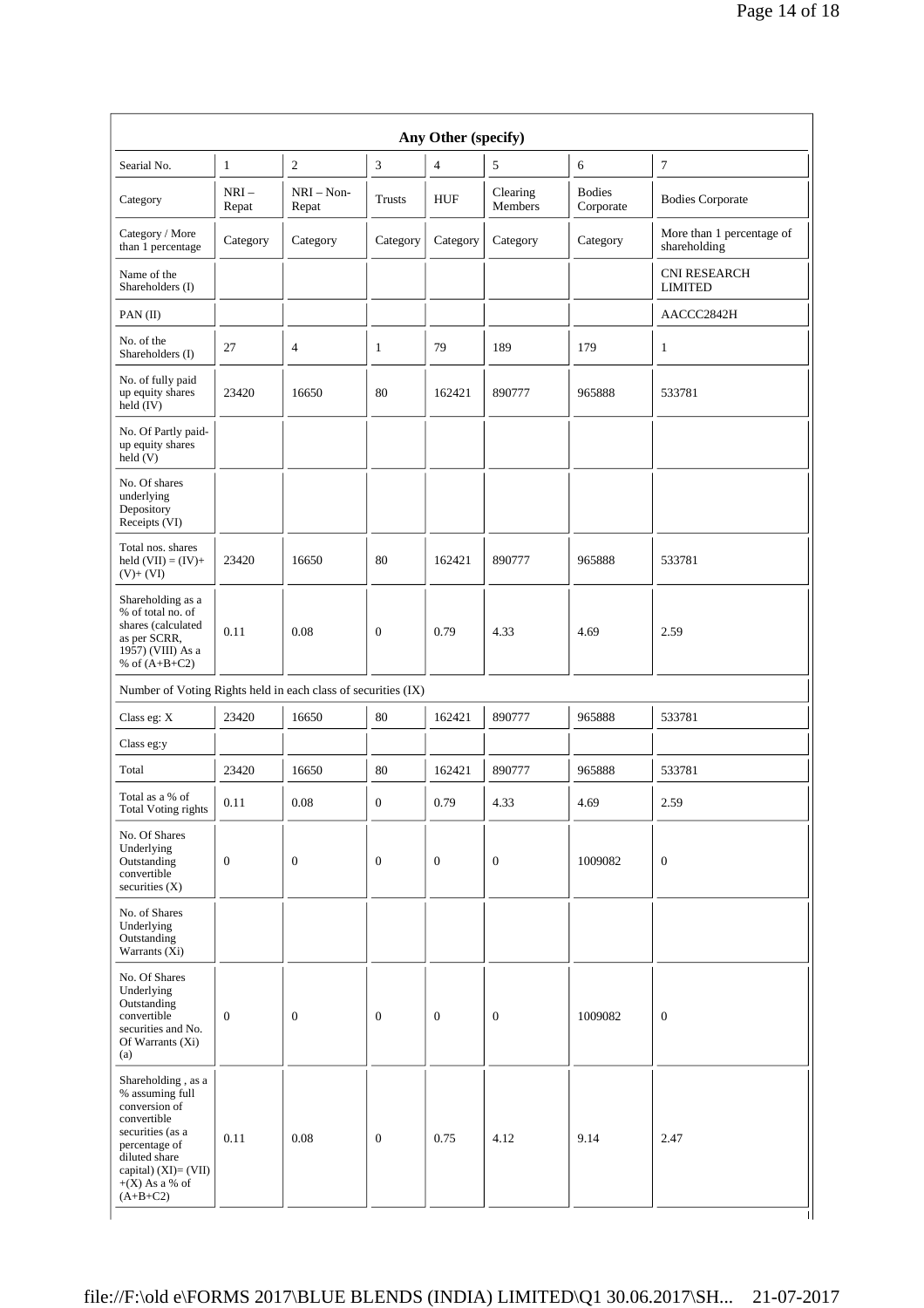| Number of Locked in shares (XII)                                     |                |       |                  |        |                |        |          |
|----------------------------------------------------------------------|----------------|-------|------------------|--------|----------------|--------|----------|
| No. $(a)$                                                            | $\overline{0}$ | 10000 | $\boldsymbol{0}$ | 20000  | $\overline{0}$ | 20000  | $\theta$ |
| As a % of total<br>Shares held (b)                                   | $\theta$       | 60.06 | $\theta$         | 12.31  | $\theta$       | 2.07   | $\theta$ |
| Number of equity<br>shares held in<br>dematerialized<br>form $(XIV)$ | 10195          | 16650 | 80               | 161656 | 890777         | 948104 | 533781   |
| Reason for not providing PAN                                         |                |       |                  |        |                |        |          |
| Reason for not<br>providing PAN                                      |                |       |                  |        |                |        |          |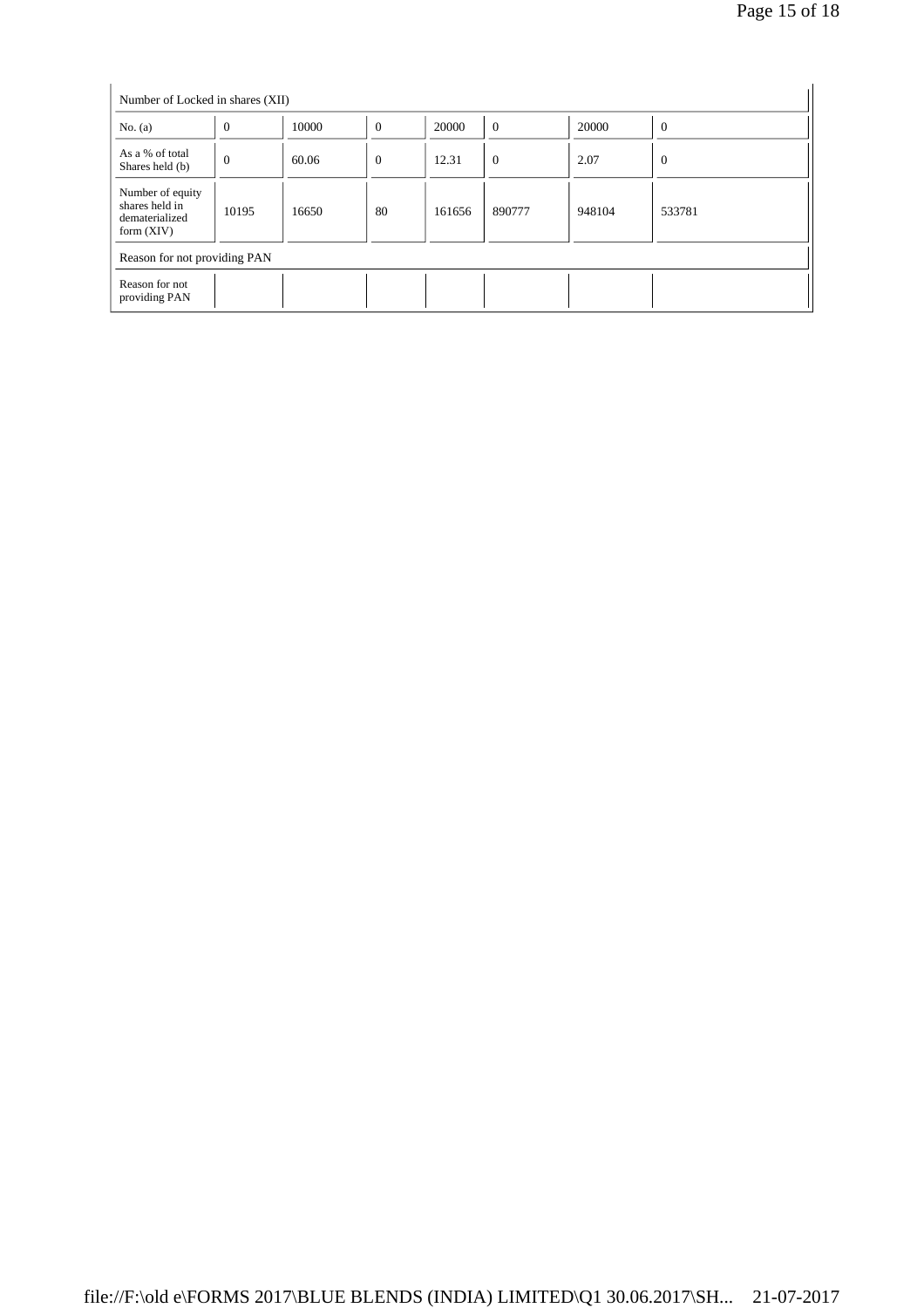| Any Other (specify)                                                                                                                                                                                                       |                       |  |  |  |
|---------------------------------------------------------------------------------------------------------------------------------------------------------------------------------------------------------------------------|-----------------------|--|--|--|
| Searial No.                                                                                                                                                                                                               |                       |  |  |  |
| Category                                                                                                                                                                                                                  |                       |  |  |  |
| Category / More<br>than 1 percentage                                                                                                                                                                                      |                       |  |  |  |
| Name of the<br>Shareholders (I)                                                                                                                                                                                           | Click here to go back |  |  |  |
| PAN(II)                                                                                                                                                                                                                   | Total                 |  |  |  |
| No. of the<br>Shareholders (I)                                                                                                                                                                                            | 479                   |  |  |  |
| No. of fully paid<br>up equity shares<br>held (IV)                                                                                                                                                                        | 2059236               |  |  |  |
| No. Of Partly paid-<br>up equity shares<br>held(V)                                                                                                                                                                        |                       |  |  |  |
| No. Of shares<br>underlying<br>Depository<br>Receipts (VI)                                                                                                                                                                |                       |  |  |  |
| Total nos. shares<br>held $(VII) = (IV) +$<br>$(V)+(VI)$                                                                                                                                                                  | 2059236               |  |  |  |
| Shareholding as a<br>% of total no. of<br>shares (calculated<br>as per SCRR,<br>1957) (VIII) As a<br>% of $(A+B+C2)$                                                                                                      | 10                    |  |  |  |
| Number of Voting Rights held in each class of securities (IX)                                                                                                                                                             |                       |  |  |  |
| Class eg: X                                                                                                                                                                                                               | 2059236               |  |  |  |
| Class eg:y                                                                                                                                                                                                                |                       |  |  |  |
| Total                                                                                                                                                                                                                     | 2059236               |  |  |  |
| Total as a % of<br><b>Total Voting rights</b>                                                                                                                                                                             | 10                    |  |  |  |
| No. Of Shares<br>Underlying<br>Outstanding<br>convertible<br>securities (X)                                                                                                                                               | 1009082               |  |  |  |
| No. of Shares<br>Underlying<br>Outstanding<br>Warrants (Xi)                                                                                                                                                               |                       |  |  |  |
| No. Of Shares<br>Underlying<br>Outstanding<br>convertible<br>securities and No.<br>Of Warrants (Xi)<br>(a)                                                                                                                | 1009082               |  |  |  |
| Shareholding, as a<br>% assuming full<br>conversion of<br>convertible<br>securities (as a<br>percentage of<br>diluted share<br>capital) (XI)= (VII)<br>$+(X)$ As a % of<br>$(A+B+C2)$<br>Number of Locked in shares (XII) | 14.2                  |  |  |  |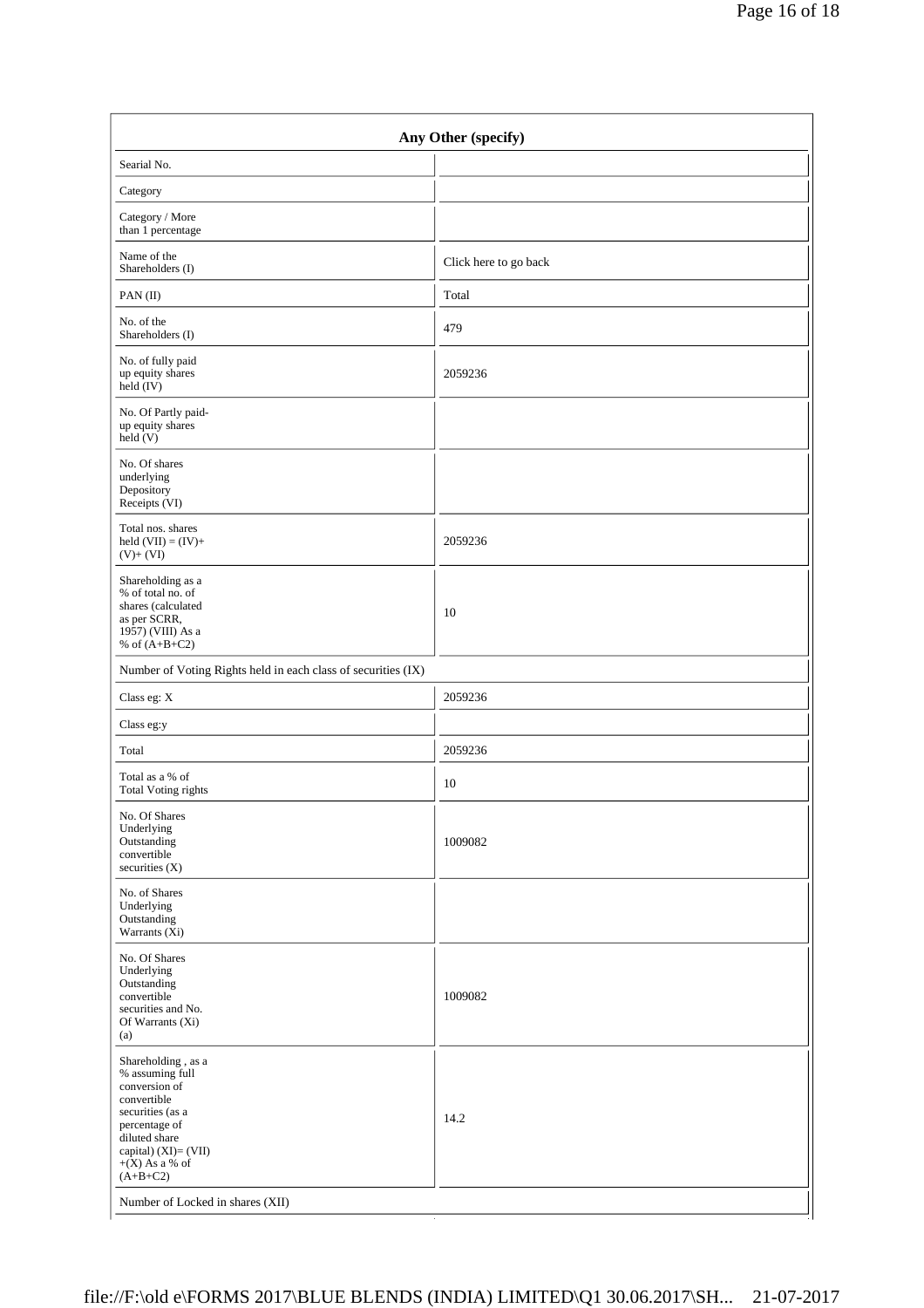| No. $(a)$                                                            | 50000   |
|----------------------------------------------------------------------|---------|
| As a % of total<br>Shares held (b)                                   | 2.43    |
| Number of equity<br>shares held in<br>dematerialized<br>form $(XIV)$ | 2027462 |
| Reason for not providing PAN                                         |         |
| Reason for not<br>providing PAN                                      |         |